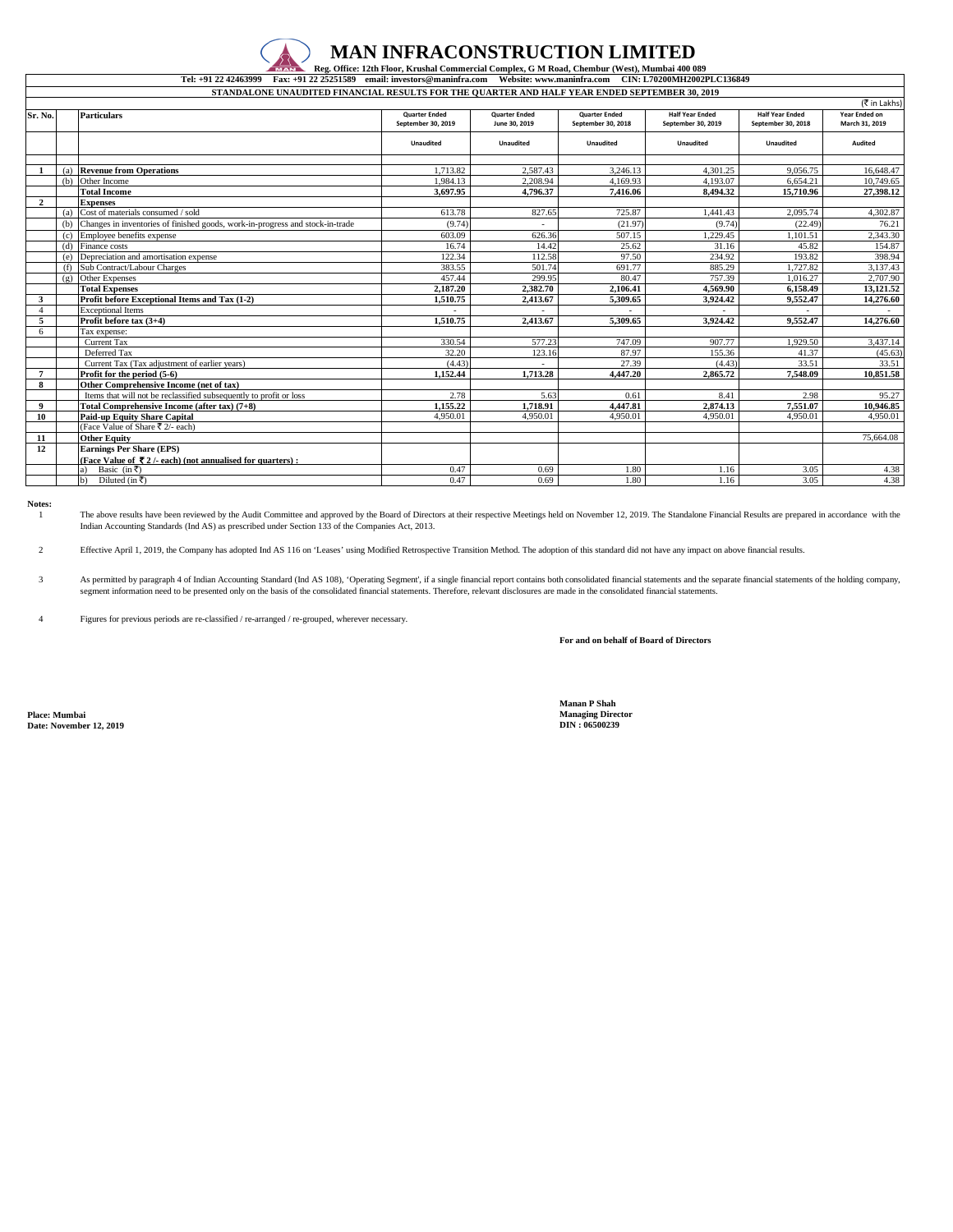

## **MAN INFRACONSTRUCTION LIMITED**

**Reg. Office: 12th Floor, Krushal Commercial Complex, G M Road, Chembur (West), Mumbai 400 089 Tel: +91 22 42463999 Fax: +91 22 25251589 email: investors@maninfra.com Website: www.maninfra.com CIN: L70200MH2002PLC136849**

**Standalone Unaudited Balance Sheet as at September 30, 2019**

|                |              |                                                                                        |                             | $(\overline{\mathfrak{F}}$ in Lakhs) |
|----------------|--------------|----------------------------------------------------------------------------------------|-----------------------------|--------------------------------------|
| Sr. No.        |              | <b>Particulars</b>                                                                     | As at September 30,<br>2019 | As at March 31,<br>2019              |
|                |              | <b>ASSETS</b>                                                                          | <b>Unaudited</b>            | <b>Audited</b>                       |
| $\mathbf{1}$   |              | <b>Non Current Assets</b>                                                              |                             |                                      |
|                | a            | Property, Plant and Equipment                                                          | 2,956.19                    | 2,678.62                             |
|                | $\mathbf b$  | Capital work-in-progress                                                               | 0.41                        | 173.55                               |
|                | $\rm c$      | <b>Investment Property</b>                                                             | 1,756.68                    | 2,555.95                             |
|                | d            | <b>Financial Assets</b>                                                                |                             |                                      |
|                |              | (i) Investments                                                                        | 8,997.71                    | 8,565.24                             |
|                |              | (ii) Trade receivables                                                                 | 7.96                        | 564.64                               |
|                |              | (iii) Loans                                                                            | 10,100.00                   | 10,100.00                            |
|                |              | (iv) Others                                                                            | 17.65                       | 13.09                                |
|                | $\rm e$      | Deferred tax assets (net)                                                              | 458.33                      | 613.69                               |
|                | $\mathbf f$  | Other non-current assets                                                               | 511.93                      | 577.24                               |
|                |              | <b>Total Non-Current Assets</b>                                                        | 24,806.86                   | 25,842.02                            |
|                |              |                                                                                        |                             |                                      |
| $\overline{2}$ |              | <b>Current Assets</b>                                                                  |                             |                                      |
|                | a            | Inventories                                                                            | 325.71                      | 220.19                               |
|                | $\mathbf b$  | <b>Financial Assets</b>                                                                | 629.55                      | 414.69                               |
|                |              | (i) Investments                                                                        |                             |                                      |
|                |              | (ii) Trade receivables<br>(iii) Cash and cash equivalents                              | 4,031.64<br>2,104.64        | 6,157.45<br>686.24                   |
|                |              | (iv) Bank balances other than (iii) above                                              | 7,062.86                    | 4,107.86                             |
|                |              | $(v)$ Loans                                                                            | 42,887.30                   | 43,655.36                            |
|                |              | (vi) Others                                                                            | 5,123.41                    | 4,441.53                             |
|                | $\mathbf c$  | Current Tax Assets (Net)                                                               | 1.17                        | 22.85                                |
|                | d            | Other current assets                                                                   | 1,685.36                    | 1,592.60                             |
|                |              | <b>Total Current Assets</b>                                                            | 63,851.64                   | 61,298.77                            |
|                |              | <b>Total Assets</b>                                                                    | 88,658.50                   | 87,140.79                            |
|                |              |                                                                                        |                             |                                      |
|                |              | <b>EQUITY AND LIABILITIES</b>                                                          |                             |                                      |
|                |              | Equity                                                                                 |                             |                                      |
|                | a            | <b>Equity Share Capital</b>                                                            | 4,950.01                    | 4,950.01                             |
|                | $\mathbf b$  | Other Equity                                                                           | 78,538.20                   | 75,664.08                            |
|                |              | <b>Total Equity</b>                                                                    | 83,488.21                   | 80,614.09                            |
|                |              |                                                                                        |                             |                                      |
|                |              | <b>Liabilities</b>                                                                     |                             |                                      |
| 1              |              | <b>Non Current Liabilities</b>                                                         |                             |                                      |
|                | a            | <b>Financial Liabilities</b>                                                           |                             |                                      |
|                |              | (i) Borrowings                                                                         | $\omega$                    | $\sim$                               |
|                |              | (ii) Other financial liabilities                                                       | 31.25                       | 55.80                                |
|                | $\mathbf b$  | Provisions                                                                             | 163.30                      | 176.41                               |
|                | $\mathbf{c}$ | Other non-current liabilities                                                          | 708.00                      |                                      |
|                |              | <b>Total Non-Current Liabilities</b>                                                   | 902.55                      | 232.21                               |
|                |              |                                                                                        |                             |                                      |
| $\overline{2}$ |              | <b>Current Liabilities</b>                                                             |                             |                                      |
|                | $\mathbf{a}$ | <b>Financial Liabilities</b>                                                           |                             |                                      |
|                |              | (i) Borrowings                                                                         | 0.26                        | 1,042.70                             |
|                |              | (ii) Trade payables                                                                    |                             |                                      |
|                |              | Total Outstanding Dues of Micro Enterprises and Small Enterprises                      |                             |                                      |
|                |              | Total Outstanding Dues of Creditors other than Micro Enterprises and Small Enterprises | 995.78                      | 1,819.59                             |
|                |              | (iii) Other financial liabilities                                                      | 544.39                      | 733.50                               |
|                | $\mathbf b$  | Other current liabilities                                                              | 2,529.77                    | 2,294.39                             |
|                | $\rm c$      | Provisions                                                                             | 157.58                      | 108.51                               |
|                | d            | Current Tax Liabilities (Net)                                                          | 39.96                       | 295.80                               |
|                |              | <b>Total Current Liabilities</b>                                                       | 4,267.74                    | 6,294.49                             |
|                |              | <b>Total Equity and Liabilities</b>                                                    | 88,658.50                   | 87,140.79                            |
|                |              |                                                                                        |                             |                                      |

**For and on behalf of Board of Directors**

**Manan P Shah**